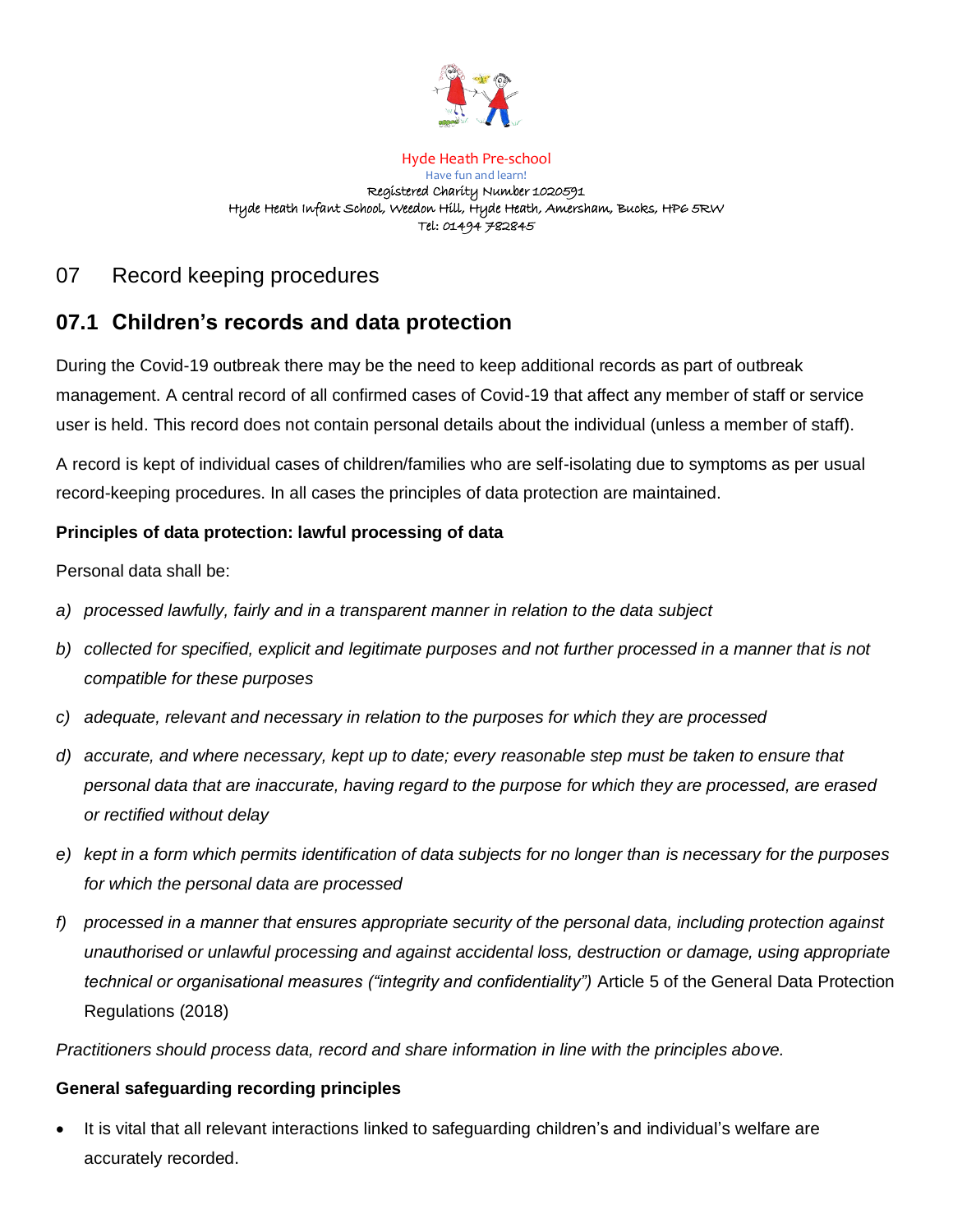- All recordings should be made as soon as possible after the event.
- Recording should be to a good standard and clear enough to enable someone other than the person who wrote it, to fully understand what is being described.
- Recording can potentially be viewed by a parent/carer or Ofsted inspector, by the successors of the practitioners who record, and may be used in a family Court as relevant evidence to decide whether a child should remain with their biological parents, or be removed to live somewhere else. Recording needs to be fair and accurate, non-judgemental in tone, descriptive, relevant, and should clearly show what action has been taken to safeguard a child, and reflect decision-making relating to safeguarding.
- Recording should be complete, it should show what the outcome has been, what happened to referrals, why decisions were made to share or not share information, and it should contain summaries and minutes of relevant multi-agency meetings and multi-agency communication.
- If injuries or other safeguarding concerns are being described the description must be clear and accurate and should give specific details of the injury observed and where it is located.

### **The principles of GDPR and effective safeguarding recording practice are upheld**

- Recording is factual and non-judgemental.
- The procedure for retaining and archiving personal data and the retention schedule and subsequent destruction of data is adhered to.
- Parents/carers and children where appropriate are made aware of what will be recorded and in what circumstances information is shared, prior to their child starting at the setting. Parents/carers are issued with 07.1a Privacy notice and should give signed, informed consent to recording and information sharing prior to their child attending the setting. If a parent/carer would not expect their information to be shared in any given situation, normally, they should be asked for consent prior to sharing.
- There are circumstances where information is shared without consent to safeguard children. These are detailed below, but in summary, information can be shared without consent if a practitioner is unable to gain consent, cannot reasonably be expected to gain consent, or gaining consent places a child at risk.
- Records can be accessed by and information may be shared with local authority professionals. If there are significant safeguarding or welfare concerns, information may also be shared with a family proceedings Court or the police. Practitioners are aware of information sharing processes and all families should give informed consent to the way the setting will use, store and share information.
- Recording should be completed as soon as possible and within 5 working days as a maximum for safeguarding recording timescales.
- If a child attends more than one setting, a two-way flow of information is established between the parents/carers, and other providers. Where appropriate, comments from others (as above) are incorporated into the child's records.